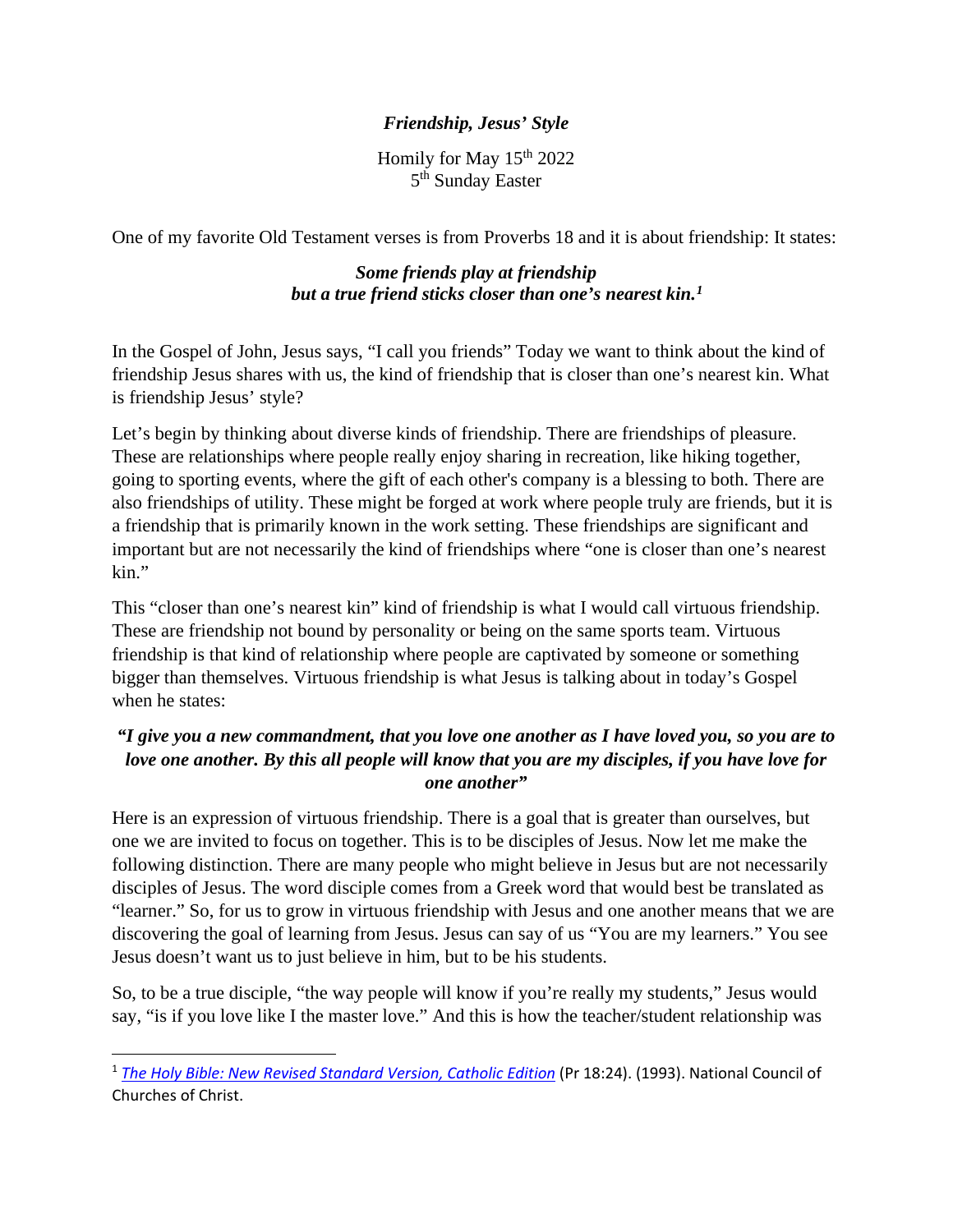in 1st Century Judaism. When you took up with a rabbi or when you studied under a rabbi, it was never just assumed that you would learn his ideas and make his ideas your ideas, but that you would walk with him in the way that he walked. You would follow the path that he led.

Not let's pause here for a minute and go back to the first verse from today's gospel reading: There St John tells us that "when he went out." Who is the "he"? It is Judas Iscariot. You see he didn't want a virtuous friendship with Jesus, he wanted, at most a friendship of utility, where with Jesus at his side we could deal with the pesky Romans and rid Israel of them! Therefore, it is only when Judas has left that Jesus can know talk about the friendship that is closer than one's nearest kin, the friendship that exists between those who are Jesus' friends and disciples.

And what is friendship Jesus' style? It is sacrificial friendship. It is the kind of love that wills the good of another person, even unto suffering and death itself. And you can see that that's what Jesus means by "love," in the Gospel of John by looking at John 15. For their Jesus teaches:

## *Greater love (agape) has no man than this that a man lay down his life for his friends.*

So, for Jesus, sacrificial love is the supreme expression of love. It's the highest form of love to lay down your life for another person. It's certainly the highest form of love of neighbor. And so, that's the essence, that's the heart of the New Commandment that Jesus is giving to his apostles. "I want you to love one another as I have loved you." In other words, "I want you to love one another sacrificially." To be able, not just able, but willing to lay down your lives for one another. And this, he ends by saying, "this is how people will know that you are my disciples.

Now with this in mind, I want to share with you a special way St. Peter's is being invited to love Jesus' style. On June 2<sup>nd</sup>, we will be welcoming to Calgary a family of three. Saaed, Elham, and Rose their  $8<sup>th</sup>$  month old daughter. They are originally from Iran but have been at a refugee camp in Turkey for the past three years. This is because Saaed converted from Islam to Catholicism and as a result he was ostracized in his home country and his life was even threatened. When St Paul says in today's reading from Acts that it is many persecutions that we enter the kingdom of God, Saaed, Elham and Rose have experienced this first hand.

I am pleased to let you know we have secured an apartment for them in Bowness, available this weekend, and so we will be ready to welcome them two weeks from Thursday. In the Narthex there is a trellis display that has flowers that have on them household items that we want to provide for their home. If you can please take one with you and bring the item to church next Sunday, or drop it off at the office.

As well, to sponsor them will cost \$32,000.00 for a year. To date we have raised over \$18,000.00. If you would like to contribute financially, we will have a way to do that electronically starting next weekend. If you would like to contribute by cheque, indicate in the memo "Saaed and family".

I am thankful for the support of the parish to date and look forward for the opportunity welcome this Saaed, Elham and Rose as extend the love of Jesus to them. There will also be ways people can help out personally accompanying them to appointments and extending hospitality to them,